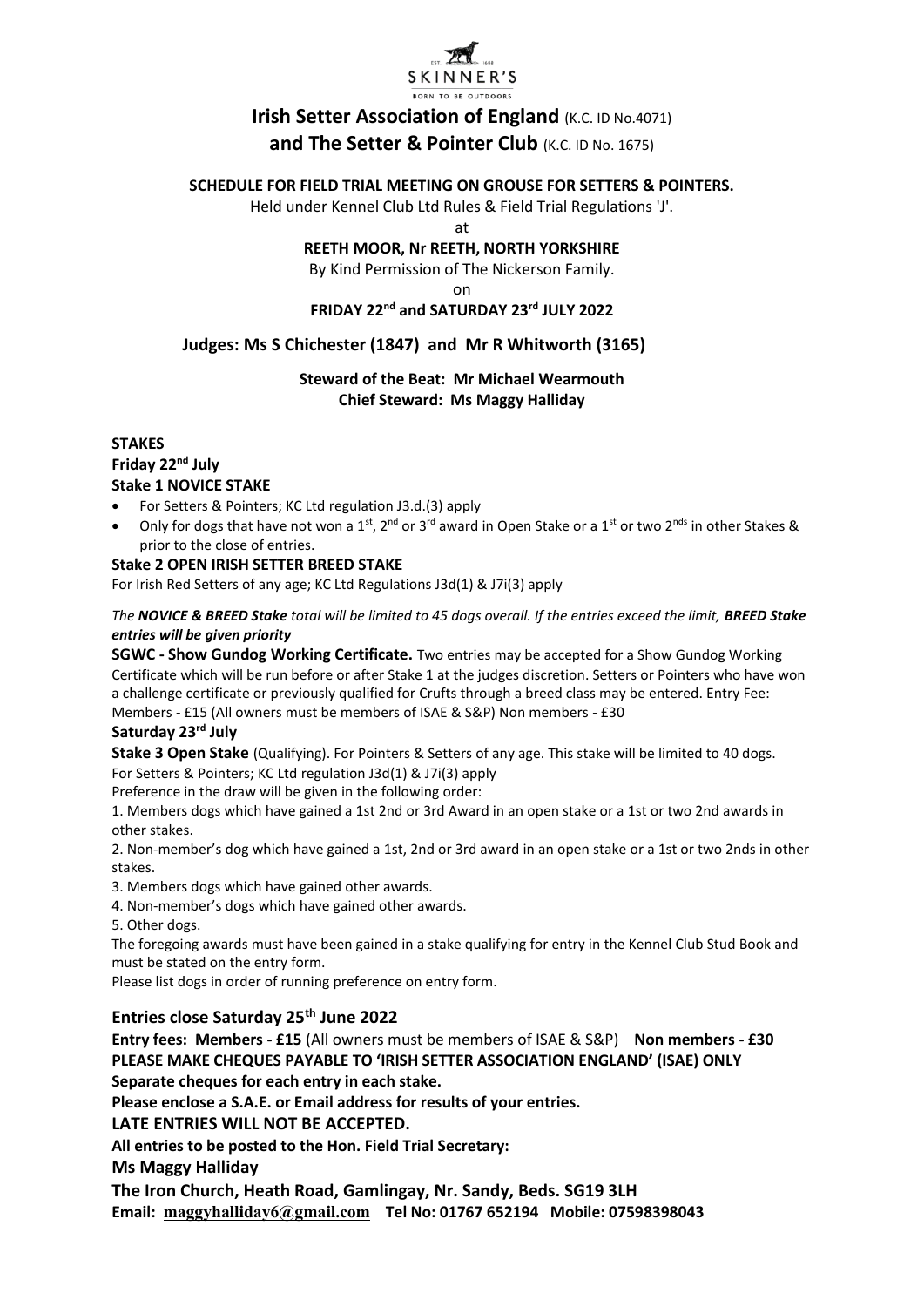**The Meet:** 9.00am each day at Surrender bridge on the Low Row to Arkengarthdale road (see Meet Directions

as attached).

**The Draw**: Will take place at the meet each day.

**Headquarters**: Doe Park caravan site, Cotherstone, Barnard Castle, DL12 9UQ Tel: 01833 650302

#### **PRIZE MONEY**

Novice: 1st - £30.00, 2nd - £20.00, 3rd - £10.00 Breed & Open: 1st - £40.00, 2nd - £30.00, 3rd - £15.00

#### **FINANCIAL SUPPORT and sponsorship**

The Field Trial Committee wishes to acknowledge the financial support as provided by both parent clubs with regard prize money for the Novice & Open Stakes, and sponsorship from Skinner's Dog Food.

#### **RULES AND REGULATIONS**

- Dogs entered at Kennel Club Licensed Field Trials must be registered at TheKennel Club in accordance with Kennel Club Regulations for Classificationand Registration B.
- The ISAE/S&P reserve the right to refuse any entry.
- Substitutes can be accepted for bitches in season providing the substitute is eligible for the stake and no reserves are standing.
- All dogs resident outside the UK must be issued with a Kennel Club Authorityto Compete number before entry to the show/event can be made. All overseas entries without an Authority to Compete number will be returned tothe exhibitor/competitor.
- If entries or nominations exceed the number of permitted runners, the rightto compete in a Trial shall be decided by ballot.
- Should circumstancesso dictate the Society, in consultation with the judges,may alter arrangements as necessary. Such changes and the circumstancessurrounding them will be reported to The Kennel Club.
- No modification may be made to the schedule after publication except by permission of The Kennel Club, followed by advertisement in appropriate journalsif time permits before the closing of entries.
- Judges at a Trial are prohibited from entering a dog which is recorded in theirownership or part ownership.
- Videography and photography will only be permitted with the expresspermission of the Chief Steward and the host.
- WELFARE OF DOGS

An exhibitor (or competitor) whose dog is entered at a Kennel Club licensed event should take all reasonable steps to ensure the needs oftheir dog(s) are met, and should not knowingly put their dogs' health andwelfare at risk by any action, default, omission or otherwise. A breachof this Regulation may be referred to the General Committee for disciplinary action under Kennel Club Rules and Regulations.

• DOGS IN CARS ON HOT DAYS

Your dog is vulnerable and AT RISK if left in a vehicle in hightemperatures and even on days considered as slightly warm. Please take care of your dog. If your dog is found to be at risk forcible entry to your vehicle may be necessary without liability for any damage caused.

- If a competitor, or anyone in their household has Covid-19 related symptomsor has tested positive for Covid-19 they must not attend the event and should self-isolate in line with government advice. [www.nhs.uk/conditions/coronavirus-covid-19/self-isolation-and](http://www.nhs.uk/conditions/coronavirus-covid-19/self-isolation-and-)treatment/when-to-self-isolate-and-what-to-do/.
- In the event of the stake being cancelled £2.00 of the entry fees will be refunded
- Under no circumstances are dogs to be run on the ground before the field trials. The owner(s) of any dog(s) so found will be liable to have their entry or entries disqualified and their entry fees forfeited by the committee.
- All dogs must be on a lead except when being judged.
- Any bitch in season or dog suffering from hysteria must be removed immediately from the ground and from the trials.
- All persons attending the field trial must consider themselves under the control of the officials.
- **The use of prong collars are not permitted as per Kennel Club guidance.**
- All competitors and spectators should make their own arrangements for lunch, transport and feeding of their dogs
- The ISAE S&P cannot accept responsibility for injury, loss or damage to person of property however occasioned.

**PLEASE NOTE**: Out of respect for the generosity of our host the committees of the promoting clubs are concerned that competitors should try and ensure that their dogs have attained a suitable competence.